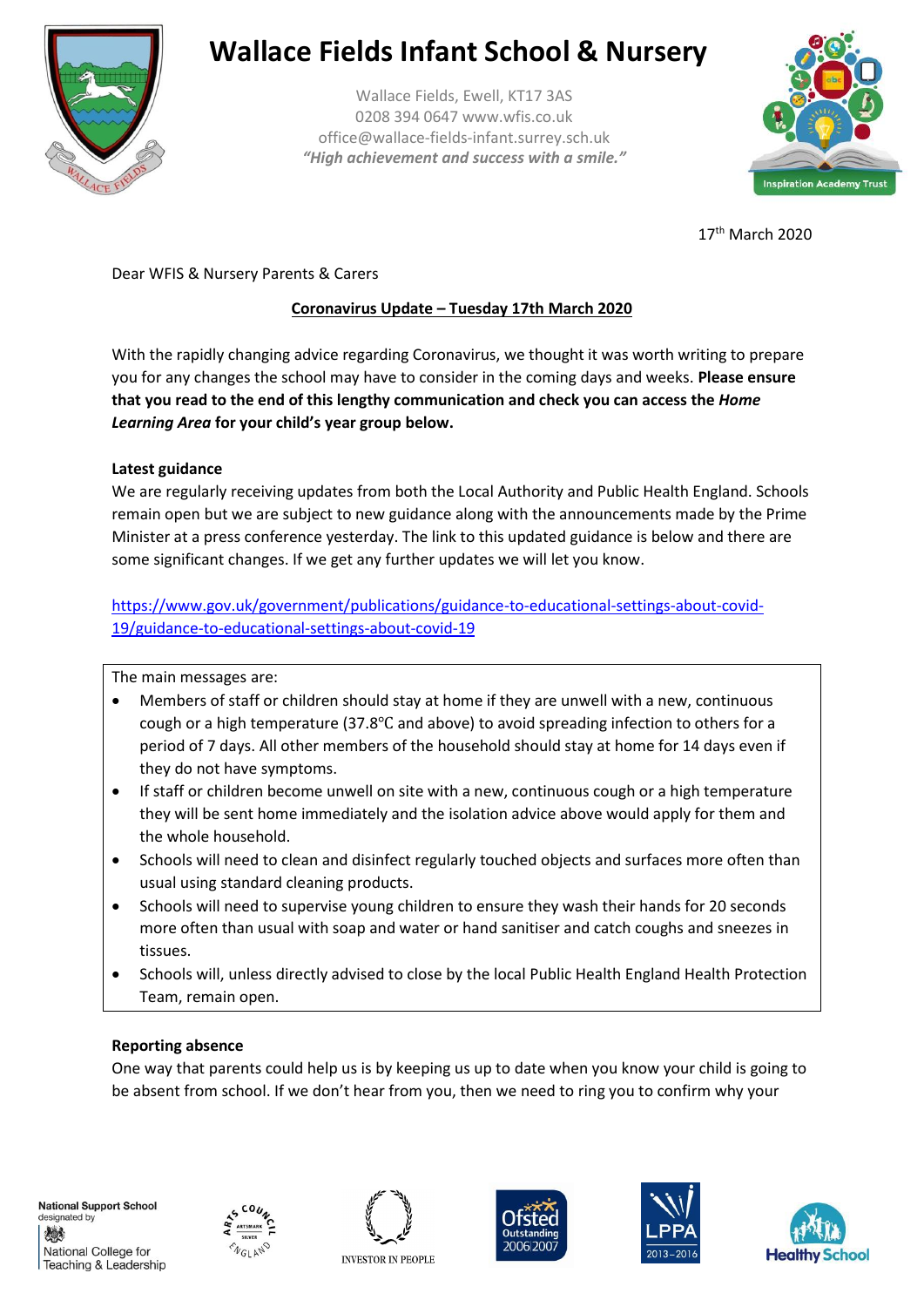child is not in school and this is taking up a lot of time at the moment. It would really help us if you could follow the arrangements set out below for notifying your child's absence.

- 1) If your child is ill (but not displaying symptoms of the coronavirus) please ring the school each day of their absence as is normal practice.
- 2) If your child has a new, continuous cough or has a high temperature and they need to stay at home, please email (or ring if necessary) the School Office (office@wallace-fieldsinfant.surrey.sch.uk) to explain what their symptoms are and that they will be staying at home for the next fourteen days. This will include any siblings living within the household. You will then not need to contact the school again until the fourteen days have expired. These absences will of course be authorised. The health of our pupils and staff is our number one priority and it is crucial that families and schools do all we can to protect each other and prevent transmission to others.

### **Minimizing risks in school**

Rest assured we are taking a number of measures within school to minimize risk. These include:

- Reminding the children to wash their hands regularly and supervising them doing so.
- Ensuring that tissues are available in every classroom and bins are being emptied more regularly.
- Increasing cleaning and disinfecting throughout the school at several points over the school day.
- Minimising the number of visitors into school.
- Postponement of meetings with groups of parents, i.e. class assemblies.
- Reducing whole school assemblies and doing them in year groups instead.
- Cancelling external visits where appropriate.

#### **School closure**

Despite the announcement that schools will remain open for the time being, we are preparing as best we can for a possible national closure. We have shared our current and ever changing action plan with all staff and we will remain open until advised to close. However, there is a possibility that if we reach a critical number of absent staff members we may need to make the difficult decision to reallocate staff around the school, combine classes or to close the school and nursery partially or fully, depending on the circumstances. If this is the case we will communicate this to you as soon as is reasonably possible, so please be alert for email messages, website updates and social media communications. **Please ensure we have your most up to date contact details.**

#### **Home learning**

We have sent home today for each child in Reception, Year 1 and Year 2, an exercise book as part of our contingency plans to provide learning for the children in the event of a forced closure. This will be a mixture of paper-based resources to take home on the day of closure, followed by online resources including a weekly grid of tasks similar to the Book of Brilliance, Purple Mash online tasks and access to an e-book service for colour-banded books for daily reading.

Learning resources will be added to a shared area for each year group on a regular basis. **We request that you click on these links today to ensure that you can access them if needed.**